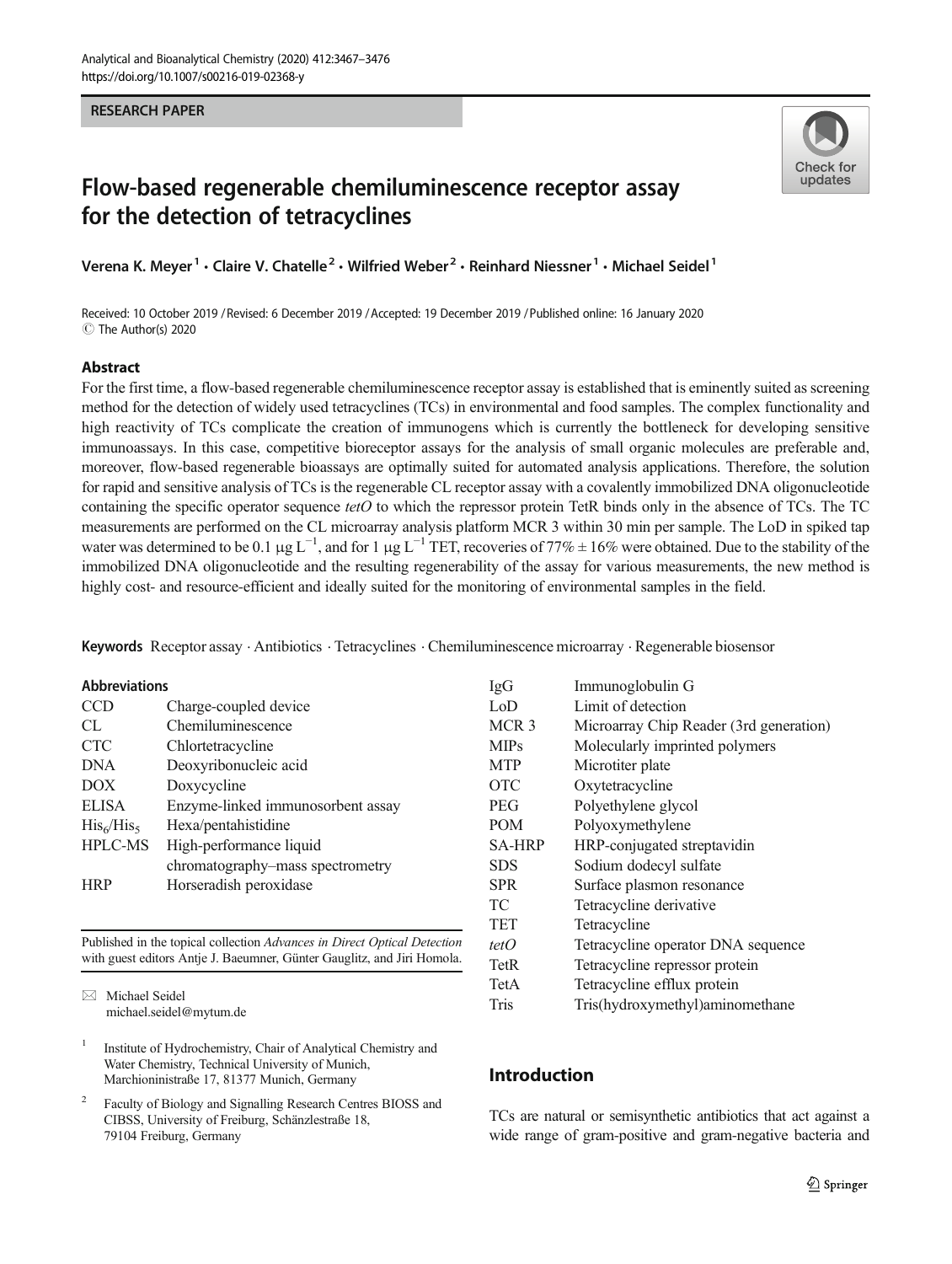other microorganisms [\[1](#page-8-0), [2\]](#page-8-0). They are the most common veterinary antibiotics worldwide [\[3\]](#page-8-0), such as in 2016, 5.9 kt TCs were sold in the USA and 2.5 kt in Europe (42% and 32% of the veterinary antibiotic sales amount, respectively) [\[4,](#page-8-0) [5](#page-8-0)]. Various livestock breeds as poultry, cattle, swine, and sheep as well as aquacultures are treated with TCs to prevent or cure microbial infections and, in many countries, they are also used as growth promotors [\[2,](#page-8-0) [6,](#page-8-0) [7\]](#page-8-0). To attend whole herds, the drug is directly added to feed or water or even spread by aerosols [\[2](#page-8-0)]. In human medicine, TCs are mainly applied to treat atypical pneumonia, chlamydial infections, acute Q fever, and acne vulgaris [\[1](#page-8-0)]. Due to the low costs, TCs are particularly relevant for economically weak regions of the world [\[2\]](#page-8-0). Over the past decades, the number of TC-resistant bacterial strains drastically increased, so the ubiquitous presence of TCs and TC-resistant bacteria is an issue of public health [[2](#page-8-0), [8\]](#page-8-0).

The TCs administered in animal husbandry are released into the environment via excretion and using the excrements as manure on the fields. So TCs have already been found in various environmental samples. Due to their chelating ability, TCs are mainly accumulated in soil fertilized with manure or in sediment but have also been detected in surface waters [[9,](#page-8-0) [10\]](#page-8-0). Remarkably high maximum concentrations were found in arable soil, e.g., in northern China (OTC 2700  $\mu$ g kg<sup>-1</sup>) [\[11\]](#page-9-0), northern Germany (TET 307 μg kg<sup>-1</sup>) [[12](#page-9-0)], and South Korea (TET 178  $\mu$ g kg<sup>-1</sup>) [\[13](#page-9-0)]. In surface waters, high concentrations were detected in South Korea (TET 255 μg  $L^{-1}$ ) [[13\]](#page-9-0), China (OTC 73 μg L<sup>-1</sup>) [[14](#page-9-0)], Japan (OTC 68 μg L<sup>-1</sup>) [[15\]](#page-9-0), and USA (OTC 1.3 µg  $L^{-1}$ ) [[16\]](#page-9-0). For detailed reviews of multiple studies, it is referred to [[3,](#page-8-0) [9\]](#page-8-0).

The most common confirmatory method for the analysis of TCs is HPLC-MS [[8](#page-8-0), [17](#page-9-0)]. Disadvantages are high costs of apparatus and supplies, complex sample preparation, and the need for skilled personnel [[17](#page-9-0), [18](#page-9-0)]. For an extensive monitoring of TC residues in environmental and food samples, costefficient and easy-to-handle high-throughput screening methods with low detection limits are required [\[17,](#page-9-0) [19](#page-9-0)]. Microbiological inhibition tests are very common screening methods for the detection of various antimicrobial substances [\[17](#page-9-0)]. The growth of test microorganisms is inhibited when antibiotics are present [\[20](#page-9-0)]. Some advantages are simplicity and low costs as well as the possibility to detect any substance with antimicrobial activity [\[17,](#page-9-0) [18](#page-9-0)]. Therefore, several commercial test kits are available as screening methods for food analyses [[17\]](#page-9-0). Though, these inhibition tests are with several hours very time-consuming and non-selective [[17,](#page-9-0) [18\]](#page-9-0). An advanced method in biosensor format detected the inhibition of bacterial growth based on decreasing  $CO<sub>2</sub>$  production at a concentration level of 25 μg  $L^{-1}$  TCs in milk within 120 min [\[21\]](#page-9-0). Immunoassays are, in general, widely established in routine analysis due to their high sensitivity and selectivity combined with cost efficiency and simplicity [[17](#page-9-0), [18](#page-9-0)]. A selective antibody reacts with an antigen which is normally a

characteristic section of a substance or a class of substances [\[17](#page-9-0), [19\]](#page-9-0). Prior to this work, a flow-based microarray with regenerable indirect competitive CL immunoassays for the simultaneous detection of 13 antibiotics has successfully been established [\[22\]](#page-9-0). For the purpose of a competitive TC assay, however, it was not possible to stably immobilize a TC derivative that would have been regenerable over several measurements. Due to the complex functionality and the high reactivity of TCs, coupling a TC derivative to a carrier protein for antibody production is also quite difficult, so there are only few immunoassay methods reported for the detection of TCs [\[23](#page-9-0)]. Instead of antibodies, in vitro produced biomimetic receptors as MIPs and aptamers are promising tools for biosensors [\[19](#page-9-0)].

A wide range of antibiotic analysis methods using proteins as bioreceptors is already established. These naturally occurring proteins are selective for a certain class of substances which means that they do not distinguish between different derivatives of e.g. TCs but can be used for comprising detection of the respective antibiotic class [\[18](#page-9-0)]. For analytic application, either whole cells containing the receptor protein are directly used or the protein is isolated. Furthermore, the receptor protein can easily be expressed recombinantly in bacteria which is a clear advantage compared to antibodies [\[18](#page-9-0)]. Suitable proteins are either the target protein of the antibiotic activity in the bacterial cell or a protein that is part of the bacterial resistance mechanism of resistant bacteria. For TC detection, the repressor protein TetR that is found in TCresistant bacteria can be used [\[24\]](#page-9-0). TetR binds specifically to a DNA sequence  $(tetO)$  and therefore inhibits the expression of the TC efflux protein TetA. Binding of TC to TetR leads to a conformational change of the receptor protein so that it releases the DNA and the efflux protein TetA is produced [[25\]](#page-9-0). TetR has already been established in some analytical applications. Commercially available are e.g. SNAP (enzyme-labeling receptor assay), Charm II (radio receptor assay), and Tetrasensor (colloidal gold receptor assay) [\[18](#page-9-0)].

Receptor-based assays for TC detection are summarized in Table [1](#page-2-0). First, there are several static assays  $(a)$ — $(e)$ . A wholecell biosensor based on the TC-resistant Escherichia coli strain TetLux was developed for the detection of TCs in MTPs (a). The cells contained a plasmid featuring a bacterial luciferase operon that was regulated together with tetO. Therefore, binding of TC to TetR led to the expression of the luciferase and the bioluminescence could be detected  $[26]$  $[26]$  $[26]$ . In a competitive MTP receptor assay (b), HRPconjugated TET was used to compete with TCs in the sample for immobilized TetR [[27](#page-9-0)]. Competitive assays with immobilized *tetO* were also established. A dipstick test on membrane strips (c) was based on  $His<sub>6</sub>$ -tagged TetR that was released from  $tetO$  in presence of TCs. The remaining TetR was marked with anti-His<sub>5</sub> antibody and HRP-labeled anti-IgG antibody and the detection was carried out by means of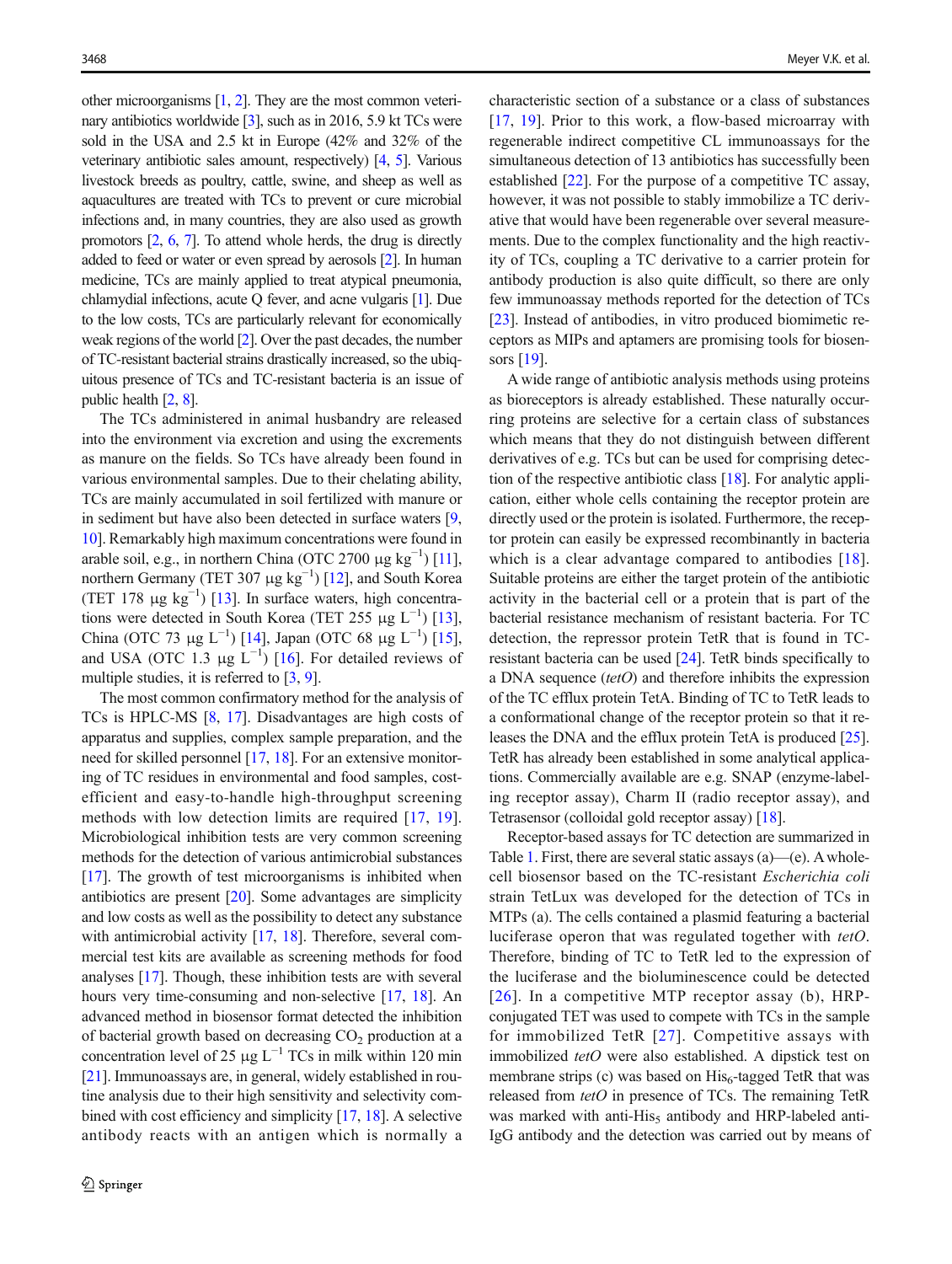<span id="page-2-0"></span>

| Table 1 | Bioassays for the detection of TCs using TetR as receptor protein |  |  |  |  |  |  |  |
|---------|-------------------------------------------------------------------|--|--|--|--|--|--|--|
|---------|-------------------------------------------------------------------|--|--|--|--|--|--|--|

| Assay principle                                       | Detection<br>method     | Matrices                                      | LoD/<br>$\mu$ g/L        | Analysis time                                  | Regenerable<br>sensor? | Ref                |
|-------------------------------------------------------|-------------------------|-----------------------------------------------|--------------------------|------------------------------------------------|------------------------|--------------------|
| Static assays                                         |                         |                                               |                          |                                                |                        |                    |
| (a) Whole-cell biosensor in MTP                       | Bioluminescence Poultry | meat                                          | $25 \mu g/kg$            | 4 h                                            | No                     | $\lceil 26 \rceil$ |
| (b) TetR immobilized in MTP, TET-HRP as<br>competitor | CL.                     | Milk                                          | $8 \text{ ng/L}$         | 2 <sub>h</sub><br>$(+\text{coating})$          | N <sub>0</sub>         | $[27]$             |
| (c) $tetO$ immobilized on membrane strips             | Color reaction          | Milk, meat,<br>serum                          | $5 - 10$                 | 1 <sub>h</sub><br>$(+$ dipstick<br>production) | No                     | [28]               |
| (d) $tetO$ immobilized on MTP                         | Color reaction          | Milk, bovine<br>serum                         | 1.9                      | Several hours<br>$(+\,\text{coating})$         | N <sub>0</sub>         | $\lceil 24 \rceil$ |
| (e) $tetO$ immobilized on MTP                         | Bioluminescence         | Tris buffer                                   | 0.05                     | 2 <sub>h</sub><br>$(+\cot\theta)$              | No                     | [29]               |
| Flow-based assays                                     |                         |                                               |                          |                                                |                        |                    |
| (f) $tetO$ immobilized on chip                        | Electric current        | Human plasma                                  | 6.3                      | $15 \text{ min}$                               | N <sub>0</sub>         | $\lceil 30 \rceil$ |
| $(g)$ DOX immobilized on chip as competitor           | <b>SPR</b>              | HBS-P buffer                                  | $\overline{\phantom{m}}$ | ca. 15 min                                     | Poorly                 | $\lceil 31 \rceil$ |
| (h) $tetO$ immobilized on chip                        | <b>SPR</b>              | HBS-P buffer<br>Milk (needs)<br>pretreatment) | 1<br>15                  | ca. 10 min                                     | Yes                    | $\lceil 32 \rceil$ |
| $(i)$ <i>tetO</i> covalently immobilized on chip      | CL                      | Tap water                                     | 0.1                      | $30 \text{ min}$                               | Yes                    | <b>New</b>         |

a color reaction [\[28](#page-9-0)]. Using  $tetO$  immobilized in MTPs, some ELISA-type assays were performed, e.g., with  $His<sub>6</sub>$ -tagged TetR, anti-His<sub>5</sub> antibody, HRP-labeled anti-mouse antibody, and color reaction [\[24\]](#page-9-0) or luciferase-tagged TetR and luminescence [\[29\]](#page-9-0). In general, these static assays are quite easy to perform. However, they are time-consuming and there is no possibility for online integration, assay regeneration or multiplexing for the simultaneous detection of several analytes.

Furthermore, some flow-based methods (f)—(h) have been reported. A competitive assay with  $tetO$  immobilized on an electrochemical microfluidic polymer chip (f) was established. The sample was mixed with biotinylated TetR and avidin-glucose oxidase and flushed over the chip. The electrochemical signal of glucose oxidation was detected. This method can be multiplexed on a small scale as the microfluidic platform can process up to eight assays simultaneously. However, the biosensor is designed for single use and cannot be regenerated [[30\]](#page-9-0). Assays with SPR detection, e.g., on Biacore platform, are basically regenerable. However, for an assay with immobilized DOX as competitor (g) it turned out that the signal intensity continued to decrease significantly with each regeneration step. The sensitivity of this method was not directly stated, but it seemed to be in the range of 20–100 μg  $L^{-1}$  [\[31\]](#page-9-0). The only regenerable assay was found to be the SPR (Biacore) assay with *tetO* immobilized via biotin tag on a streptavidin surface (h) [[32\]](#page-9-0). The disadvantages of this method are the need for sample pretreatment due to matrix sensitivity and that a simultaneous processing of different assays on the same chip is not possible.

For a fully automated on-site monitoring of several contaminants in environmental or sewage water samples, however, both multiplexing and reusability of the sensor are absolutely required. In our work, as described in Fig. [1](#page-3-0), a double-stranded DNA oligonucleotide including the specific operator sequence  $tetO$  is covalently immobilized by an amino-C12 tag to a functionalized surface (a silanized and Jeffamine®-coated glass slide activated with poly(ethylene glycole) diglycidyl ether) [[33\]](#page-9-0). On the microfluidic chip formed from this glass slide, a mixture of biotin-labeled TetR solution and the sample is incubated so that TC from the sample can trigger a conformational change in TetR to dissociate from immobilized tetO. The amount of TetR that is bound to immobilized tetO is marked with HRP-labeled streptavidin and the detection is achieved via HRP-catalyzed CL due to its generally high sensitivity that has already been shown for immunoassays [[34](#page-9-0), [35\]](#page-9-0). The described method presented in this work (i) is highly sensitive, robust against surface water, regenerable for at least 9 measurements, and it can easily be combined in future with various other receptor or immunoassays in a multiplex chip format.

## Materials and methods

Unless otherwise stated, all standard chemicals and materials were purchased from Sigma-Aldrich (Taufkirchen, Germany) or Carl Roth (Karlsruhe, Germany).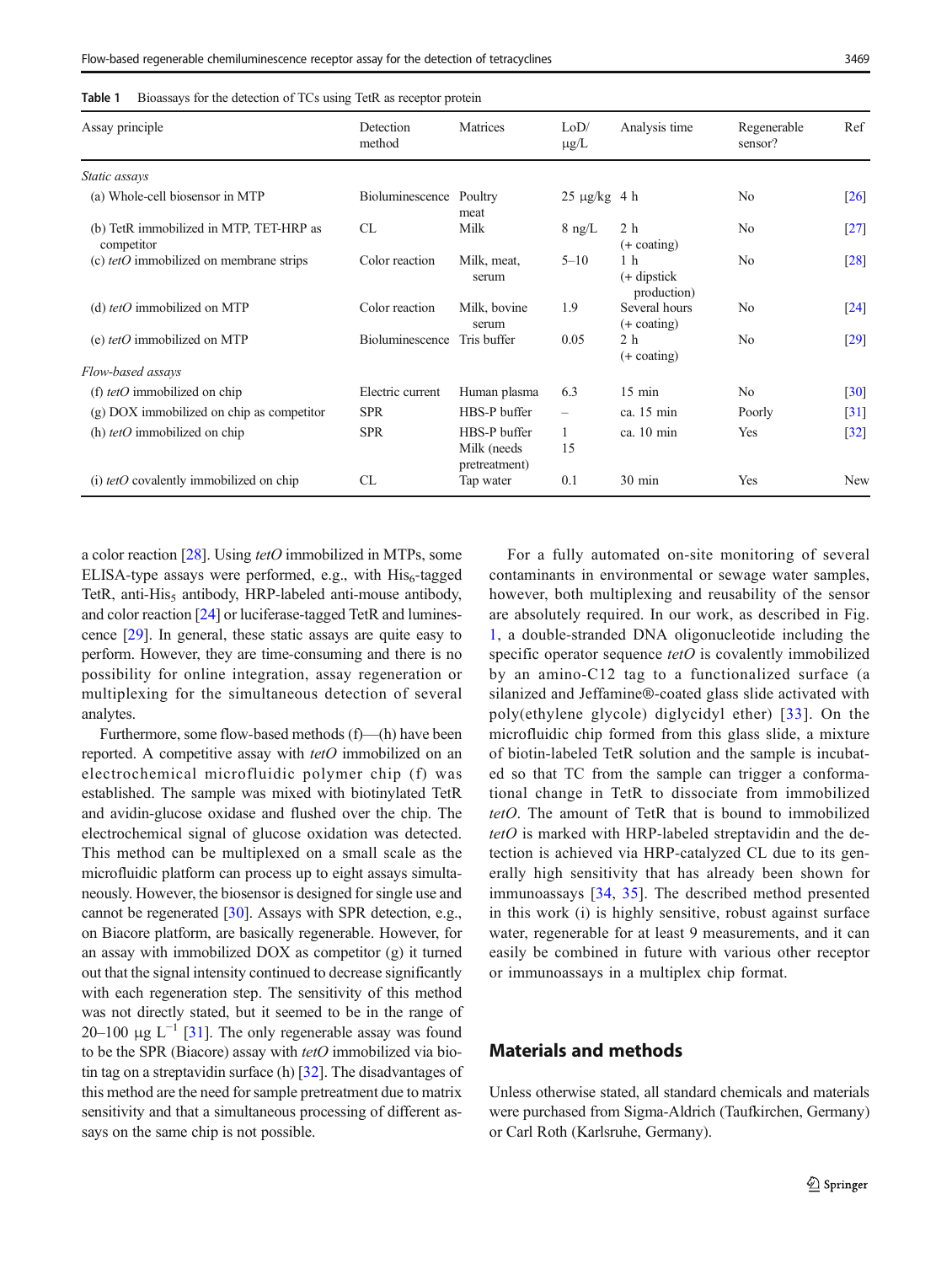<span id="page-3-0"></span>

Fig. 1 Scheme of the flow-based regenerable competitive CL assay for the detection of TCs with TetR as receptor and the immobilized DNA oligonucleotide containing the specific operator sequence  $tetO$  as competitor

#### Repressor protein production and purification

The repressor protein TetR was produced with a C-terminal Avitag for in vivo site specific biotinylation by the enzyme BirA, followed by a  $His<sub>6</sub>$  tag for purification as described elsewhere  $[30]$ . In brief, E. coli BL21\* (DE3) were cotransformed with plasmids pCVC008 and pBirA for coexpression of biotinylated TetR protein and BirA enzyme, respectively. Cells were grown in LB medium supplemented with ampicillin (100  $\mu$ g mL<sup>-1</sup>) and chloramphenicol  $(34 \mu g \text{ mL}^{-1})$  at 37 °C until OD<sub>600</sub> = 0.6. The culture medium was supplemented with 50 μM biotin and protein production was induced with 1 mM β-D-1-thiogalactopyranoside overnight at 20 °C. Cells were harvested by centrifugation  $(6000 \times g, 10 \text{ min at room temperature})$ , resuspended in lysis buffer (35 mL per liter initial culture volume, 50 mM NaH<sub>2</sub>PO<sub>4</sub>, 300 mM NaCl, 10 mM imidazole, pH 8.0), freeze-thawed and lysed by sonication (Bandelin, Berlin, Germany; 60%, pulse 0.5 s every second for 10 min). Subsequently, cell debris were eliminated by centrifugation  $(30,000\times g, 30 \text{ min at } 4 \text{ }^{\circ}\text{C})$ . Proteins were purified from the supernatant on a gravity flow  $Ni<sup>2+</sup>-NTA$ -agarose Superflow column (Qiagen, Hilden, Germany) following manufacturer instructions. Protein concentration was determined by the Bradford method (Bio-Rad, Hercules, USA) using BSA as standard. Proteins were diluted to 1 mg mL $^{-1}$  in elution buffer (50 mM NaH2PO4, 300 mM NaCl, 250 mM imidazole, pH 8.0) containing 10% (w/v) sucrose, lyophilized and stored at − 80 °C. For each experiment, the lyophilized proteins were reconstituted in  $H_2O$ .

The biotinylation motif was fused to the C-terminus of the TetR protein as this site was previously shown to support different fusion partners while not influencing DNA-binding or responsiveness to tetracycline [[36\]](#page-9-0). Stability of DNA- immobilized biotinylated TetR was demonstrated for at least 3 months at  $4^{\circ}$ C [\[30](#page-9-0)].

## Chip surface chemistry

The assay was performed on glass slides that were functionalized as described elsewhere [\[33\]](#page-9-0). In summary, microscopic glass slides were extensively cleaned and acidly activated for the following silanization with (3-glycidyloxypropyl)trimethoxysilane. The silanized carriers were then coated with Jeffamine® ED-2003, supplied as a sample by Huntsman (Everberg, Belgium), and the terminal amino groups reacted with the epoxy groups of poly(ethylene glycole) diglycidyl ether to form a robust PEG layer with epoxy groups as active binding sites for the immobilization of the oligonucleotide tetO.

## Annealing of the double-stranded oligonucleotide tetO

The double-stranded DNA operator  $tetO$  that can bind the repressor protein TetR was generated by mixing the oligonucleotides amino-C12-GCACTCCCTATCAGTGATAG AGAAACG and CGTTTCTCTATCACTGATAGGGAGTG C (both produced by Eurofins Genomics, Ebersberg, Germany) in equimolar amounts (100 μM/200 μM/400 μM) in PCR-grade ultrapure water. The mixtures were incubated at 95 °C for 5 min, followed by controlled cooling (2 °C min<sup>-1</sup>) to room temperature.

## Microfluidic chip preparation

The annealed oligonucleotides were transferred to the functionalized glass slides using the micro-contact spotter BioOdyssey Calligrapher® MiniArrayer from Bio-Rad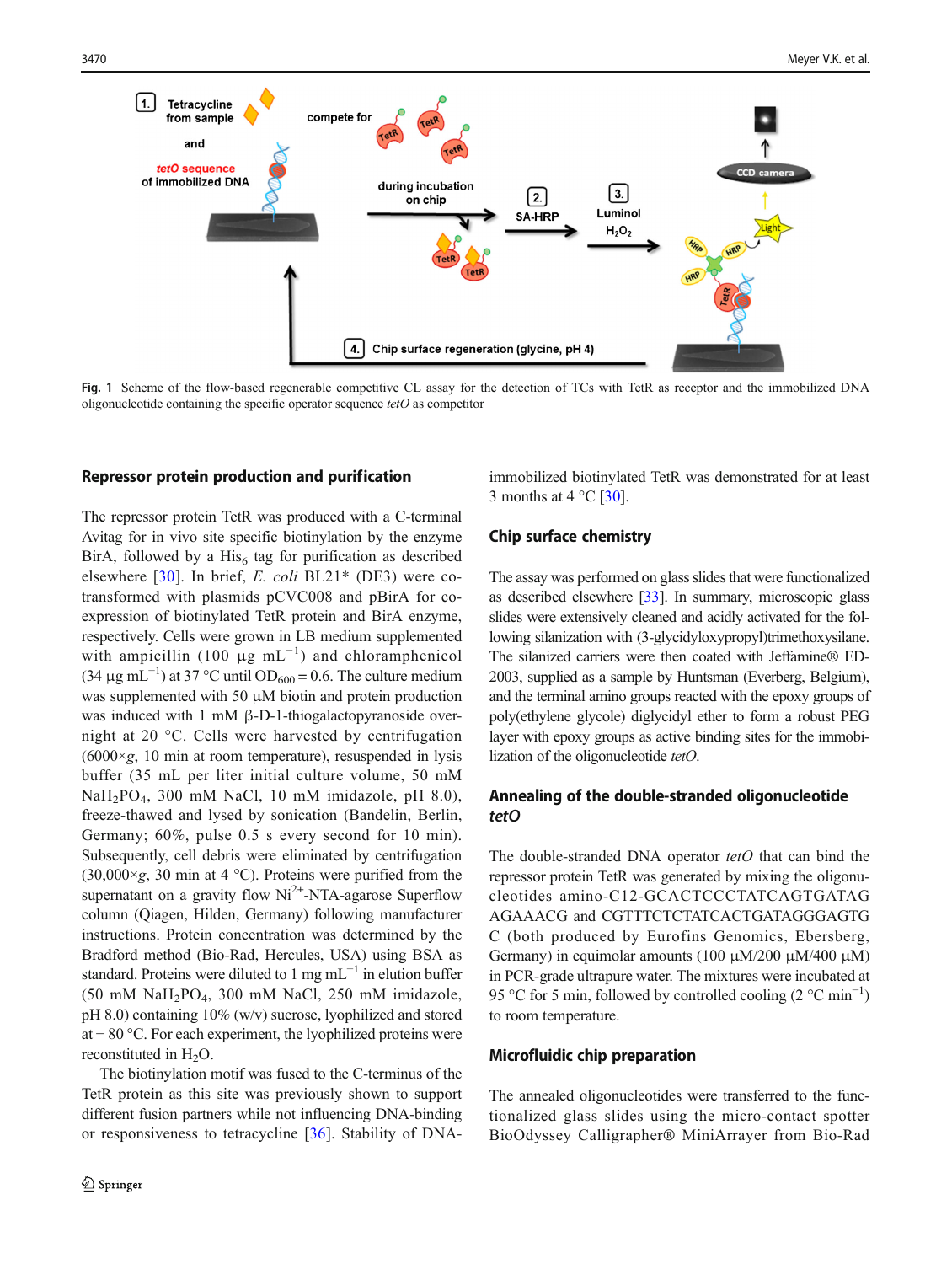(Hercules, USA) equipped with a solid pin SNS 9 from ArrayIT (Sunnyvale, USA). Each solution was spotted in five replicates with a grid spacing of 1100 μm for the rows and 1300 μm for the columns. The spotting process was carried out at 20 °C and 50% humidity.

During overnight incubation (25 °C, 50% humidity), the oligonucleotides were covalently immobilized via their amino-C12 tags reacting with the terminal epoxy groups of the PEG layer. Remaining binding sites of the surrounding surface were afterwards inactivated with blocking buffer (1 M Tris, 150 mM sodium chloride, pH 8.5, 15 min).

The flow cell was assembled by connecting the spotted glass slide to a POM sheet (thickness 1 mm) by means of a double-sided adhesive tape ARCare® 90106 from Adhesive Research (Glen Rock, USA) with cutouts forming two flow channels (due to the connections in the MCR 3; only one flow channel was used for this work). Inlet and outlet holes in the POM sheet enabled the passage of fluids. The ready-to-use chips (see Fig. 2) were stored at  $-20$  °C.

#### Measurement setup

The assay was automatically processed by the MCR 3 from GWK Präzisionstechnik (Munich, Germany). The MCR 3 comprises a flow channel for inserting the microfluidic chip, integrated pumps, valves, and tubing for supplying reagents, and a CCD camera for chemiluminescence readout [[37](#page-9-0)]. Assay protocols can be defined and run by the software MCR Visu 1.0.6.2 (GWK Präzisionstechnik, Munich, Germany).

0.5% (w/v) casein in PBS (10 mM potassium dihydrogen phosphate, 70 mM dipotassium hydrogen phosphate, 145 mM sodium chloride) was used as running buffer. The regeneration buffer (100 mM glycine, 100 mM NaCl, and  $0.1\%$  (w/v) SDS, adjusted to pH 4) was applied in the last step for removing the bound bio-reagents from the immobilized oligonucleotides.

The biotinylated TetR protein and SA-HRP were diluted in running buffer to a concentration of 0.2 mg L<sup>-1</sup> and 0.15 mg L<sup>-1</sup>, respectively (stock concentrations  $0.6$  mg mL<sup>-1</sup> and 1 mg mL<sup>-1</sup>).

For the chemiluminescence reaction, ready-to-use luminol and hydrogen peroxide solutions from the Elistar Supernova Elisa kit (Cyanagen, Bologna, Italy) were adopted.

All the solutions were filled into the respective reservoirs of the MCR 3 and the tubes were automatically loaded to get ready for measurements.



Fig. 2 Ready-to-use microfluidic chip (flow direction from left to right) 100%).

PBS containing 50 mM  $MgCl<sub>2</sub>$  was used as blank sample for measuring the maximum signal intensities. For calibration experiments, TET was diluted in PBS containing 50 mM MgCl<sub>2</sub> to defined concentrations (0.01 to 1000  $\mu$ g L<sup>-1</sup>).

The measurement protocol started with mixing the sample with the TetR solution (1:1) and injecting this mixture into the flow channel of the microfluidic chip. For this step, three different methods were examined: (1) automated mixing by means of the MCR 3 and pumping 400 μL slowly through the flow channel (10  $\mu$ L s<sup>-1</sup>); (2) stop-flow, pumping each 50  $\mu$ L of the automated mixed solution slowly in the flow channel (10  $\mu$ L s<sup>-1</sup>), stop 60 s, repeat the sequence 8 times; (3) manually mixing and injecting 50 μL in the flow channel, incubating for a certain time (10–120 min) and at a defined temperature (18–46 °C) outside the MCR 3.

All the following steps were, again, carried out by means of the MCR 3 at a defined temperature (18 or 37  $^{\circ}$ C). After cleansing with running buffer (2000 μL with a flow rate of 100 μL s<sup>-1</sup>), the SA-HRP solution was slowly flushed through the flow channel (800 µL with a flow rate of 10 µL s<sup>-1</sup>), followed by another cleansing step (2000 μL with a flow rate of 100 μL s<sup>-1</sup>). A mixture of each 200 μL of hydrogen peroxide and luminol was flushed through the flow channel (100  $\mu$ L s<sup>-1</sup>). The flow was stopped, and the chemiluminescence was recorded by the CCD camera for 60 s. Subsequently, the whole fluidic system was extensively rinsed with running buffer, and the flow channel was treated with regeneration buffer (1000 μL with a flow rate of 10 μL s<sup>-1</sup>), followed by a final cleansing step (2000 μL with a flow rate of 500  $\mu$ L s<sup>-1</sup>). Thus, the chip was ready for the next measurement.

The key steps of the established measurement setup are summarized in Table [2](#page-5-0).

## Data analysis

The detected CL signals were processed with the image evaluation software MCR Image Analyzer 0.3.2.1 (GWK Präzisionstechnik, Munich, Germany).

At the beginning of a measurement day, the background signal of the CCD camera was recorded and then subtracted from each newly recorded CL image. Using the backgroundcorrected CL images, the ten brightest pixels of each spot were averaged. The mean and standard deviation of the five equivalent spots in a row were calculated, excluding spots that deviated more than 20% from the mean. Unspecific CL intensity of the non-spotted chip surface was subtracted from the thus calculated mean values.

To normalize the calibration curves, relative signal intensities  $B/B_0$  (in %) were calculated by dividing the signal intensity of a certain TET concentration by the maximum signal intensity obtained in the calibration series (that was set to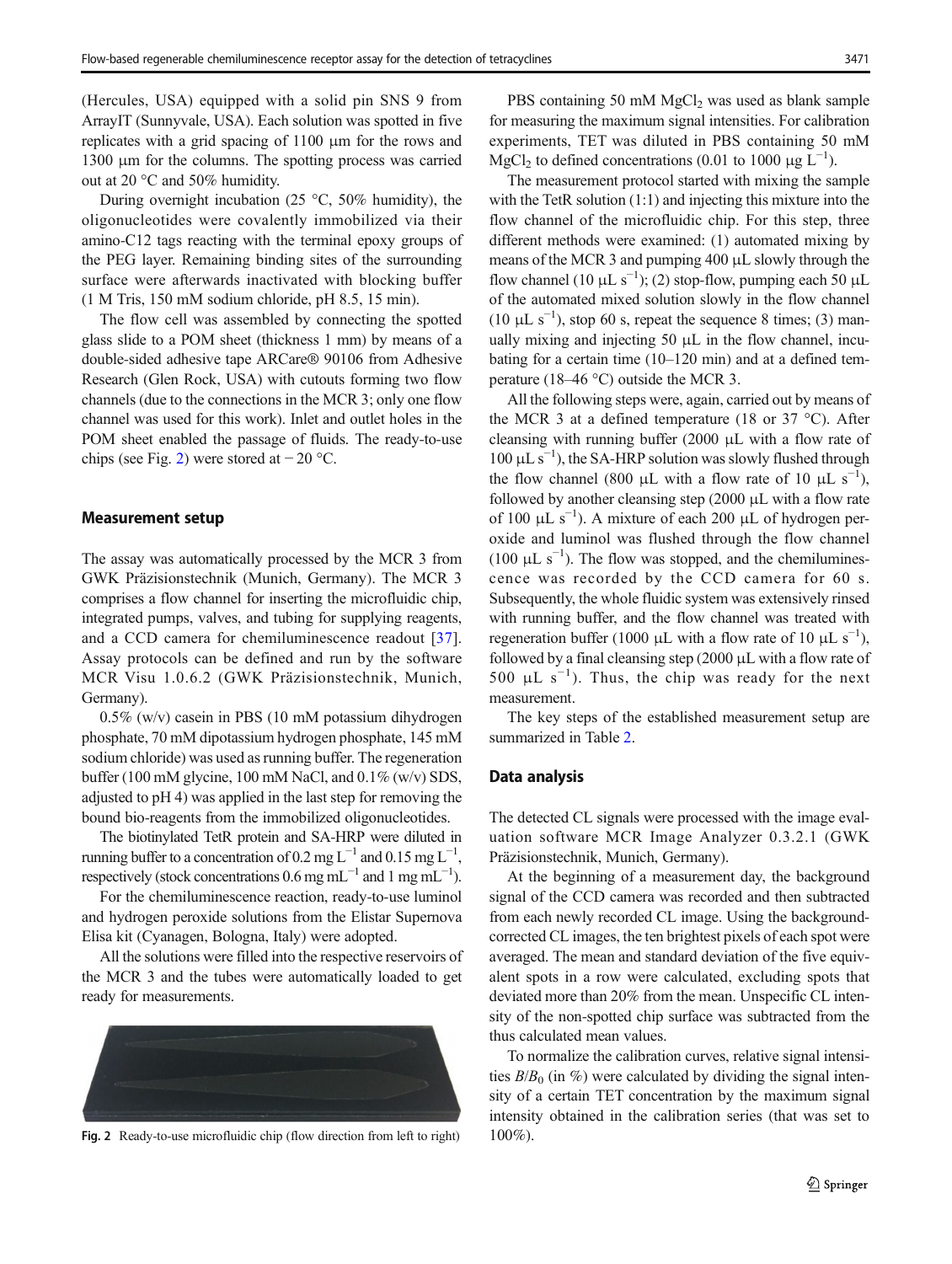## <span id="page-5-0"></span>Analysis of real surface water samples

Nine surface water samples from three sampling sites in the surroundings of a chicken farm in Wullwinkel, Brandenburg, Germany, were collected. After decantation and filtration with syringe filters (pore sizes of 0.8 and 0.22 μm), the samples were directly analyzed.

## Results and discussion

The aim of setting up the assay to gain high and consistent CL signal intensities at the *tetO* spots and low unspecific background. Due to the competitive assay principle, maximum signal intensities were obtained in the absence of TCs. Therefore, the assay characterization was firstly carried out with blank samples and the displayed CL signals were always calculated from the  $tetO$  signals minus the background intensities.

The decisive factors for the intensities and the reproducibility of the signals were the interaction time for the competition reaction, the temperature during this interaction, the temperature of the following measurement steps, and the DNA oligonucleotide spotting concentration. However, the regenerability was also affected by these parameters, so a systematic investigation was carried out.

#### Setup of the competition reaction

In the first step of the assay, the immobilized DNA operator tetO and possibly present TC from the sample compete for the receptor protein TetR. For implementing this step, there are three feasible ways to incubate the sample/TetR mixture with immobilized tetO: flushing the mixture slowly but constantly through the microfluidic cell, using a stop-flow sequence or a static incubation for an extended time. Compared to a constant

Table 2 Key steps of the established measurement setup

Measurement steps

- 1. Manual mixing of sample and TetR solution (each 30 μL)
- 2. Injecting 50 μL of the mixture into the microfluidic chip, incubating for a certain time (10–120 min) and at a defined temperature (18–46 °C)
- 3. Inserting the chip into the MCR 3 (defined measurement temperature, 18 or 37 °C)
- 4. Slowly flushing SA-HRP through the flow channel (800 μL, flow rate 10 μL s<sup>-1</sup>)
- 5. Flushing a 1:1 mixture of hydrogen peroxide and luminol through the flow channel (each 200 µL, total flow rate 100 µL s<sup>-1</sup>)
- 6. Recording CL with CCD camera for 60 s
- 7. Regenerating  $tetO$  on the chip surface with regeneration buffer (1000  $\mu$ L, flow rate: 10  $\mu$ L s<sup>-1</sup>)

flow (10  $\mu$ L s<sup>-1</sup>) at 18 °C, the stop-flow method with eight increments, each incubated for 1 min, increased the signal intensities by a factor of 2.5, and a static incubation for 5 min or 15 min achieved an increase by a factor of 15 or 25, respectively. While a constant flow had worked for immunoassays [[22\]](#page-9-0), the binding of the receptor protein to the double-stranded DNA oligonucleotide obviously required more interaction time.

Thus, the static incubation method was set for further investigations. For practical reasons, the sample/TetR mixture was manually injected in the flow channel of the microfluidic chip and the incubation was performed in an external incubator before the further steps of the assay took place in the MCR 3. Thereby, much less sample and TetR solution was needed per measurement (30 μL instead of 500 μL, respectively), and the MCR 3 could be used for other measurements during the incubation time. In principle, however, fully automated processing of the whole assay in the MCR 3 would be possible as well. Due to requirements of other experiments that were conducted in the same incubator, 37 or 39 °C was used for further experiments.

It was also demonstrated that a TET content in the sample led to a significant signal decrease (due to the competitive assay principle). Figure [3](#page-6-0) shows the CL images of samples with TET concentrations of 0  $\mu$ g L<sup>-1</sup>, 1  $\mu$ g L<sup>-1</sup>, and 10  $\mu$ g L<sup>-1</sup>.

## Regeneration of the chip surface

A previous study had shown that the signal intensities of a CL assay with immobilized single-stranded DNA oligonucleotides for the detection of virus and phage DNA/RNA had been significantly increased by performing the entire assay at 40 °C instead of 20 °C [\[38](#page-9-0)]. When performing the receptor assay for TC detection at 39 °C instead of 18 °C, the signal intensities were increased by a factor of 4. Since the competition reaction, the binding of streptavidin to biotin and the HRP catalysis are bioreactions as well, they were also more efficient at higher temperature.

An essential feature of this new method, however, should be the regenerability of the double-stranded DNA oligonucleotides immobilized on the chip surface. After recording the signals of the CL reaction, the regeneration was induced by a shift to pH 4 which should change the conformation of the TetR-biotin/SA-HRP complex and thus detach it from the DNA double strand. To evaluate the regenerability of the chip, eight measurements were consecutively carried out at 39 °C (with 20 min incubation of the sample/TetR mixture for each measurement). As shown in Fig. [4a,](#page-6-0) the resulting CL signal intensities decreased drastically with progressing number of measurements on the same chip. After eight measurements, the remaining signal intensities for DNA spotting concentrations of 200 μM and 100 μM amounted to only 12% and 11% of the first measurement, respectively. The signal loss might be due to the fact that radicals formed from  $H_2O_2$  during the CL reaction caused DNA damages based on DNA base oxidation and consecutive break of the double strand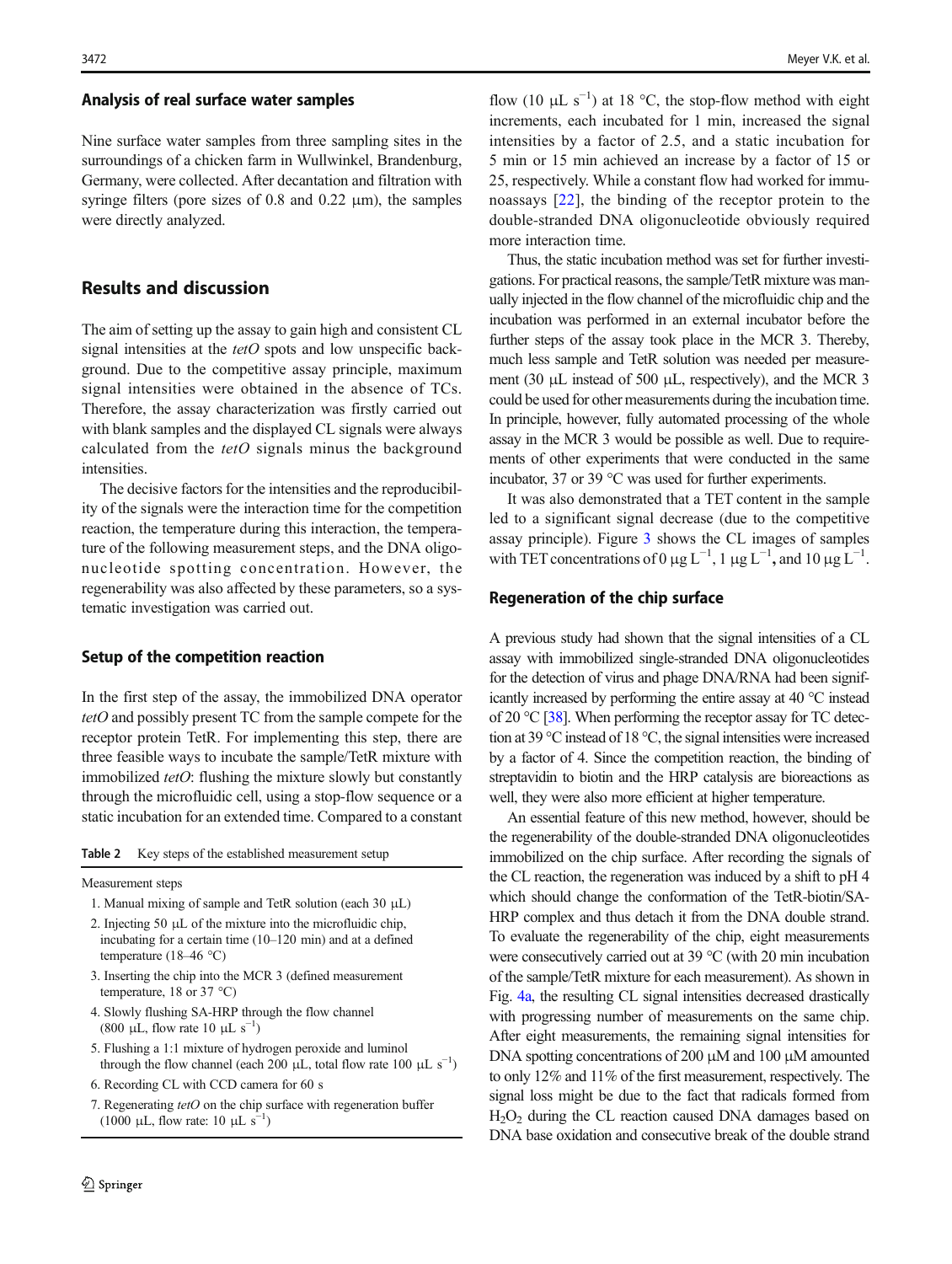

<span id="page-6-0"></span>Fig. 3 CL images of samples with different TET concentrations. The sample/TetR mixtures were incubated for 30 min at 37 °C, the following measurement steps in the MCR 3 were carried out at 18 °C

[\[39](#page-9-0), [40](#page-9-0)]. Therefore, the specific DNA operator might have been destructed and no longer been available for the next measurements. Since the radical yield increases with temperature [\[40\]](#page-9-0), the CL reaction step would be less damaging at lower temperature.

As a promising alternative, the sample/TetR mixture was still incubated at 39 °C whereas the following measurement steps were all conducted at 18 °C. A sequence of nine blank measurements was performed (with 20 min incubation of the sample/TetR mixture for each measurement). After each measurement with regeneration, it was proven in a further step that the surface had been restored to its original state and that there were no remaining signals. For this purpose, the chip was again treated with SA-HRP, followed by luminol and hydrogen peroxide, and another CL image was recorded. Figure 4b shows the resulting CL signals of the sequence with intermediary proof-of-regeneration steps (R).

Compared to the first measurement conducted at 39 °C, the signals amounted to only about one third. However, the signals remained almost constant over the nine measurements. For the DNA spotting concentrations of 400  $\mu$ M, 200  $\mu$ M, and 100 μM, the signals obtained in the ninth measurement amounted to 81%, 87%, and 83% of the signals measured at the beginning of the series, respectively. The coefficients of variation between the nine measurements were determined to be 8%, 5%, and 9%, respectively. Thus, the DNA spotting concentration of 200 μM led to the highest regenerability and the lowest signal variations.

The proof-of-regeneration steps (R) showed only very low unspecific signals (less than one tenth of the respective measurement signal), remaining constant over the entire measuring sequence, so the repeated regeneration of the immobilized DNA oligonucleotides was successfully demonstrated.

## Influence of incubation time and temperature

Using the static incubation method, time and temperature of the incubation step were varied to further investigate the influence on the signal intensities.

Eight different incubation times between 10 and 120 min were tested (with an incubation temperature of 39 °C and a temperature of 18 °C for the following measurement steps). The resulting CL signal intensities are shown in Fig. [5a.](#page-7-0) Between 10 and 60 min, there was a strong correlation of incubation time and CL signal intensity. For longer incubation times, the curves became flatter so that a further increase of the incubation time did not have a rewarding effect on the signal intensities. The incubation time for further experiments will always be a trade-off between analysis time and signal yield.

The incubation temperature was varied between 18 and 46 °C in seven steps (with an incubation time of 15 min and a temperature of 18 °C for the following measurement steps). The resulting CL signal intensities are displayed in Fig. [5b.](#page-7-0) As TetR is a bioreceptor, the curves showed a maximum in the range of 40 °C. At 46 °C, the CL signal intensities decreased significantly due to protein denaturation, so higher temperatures were not



Fig. 4 CL signal intensities of consecutive measurements on the same chip. The sample/TetR mixture was each time incubated for 20 min at 39 °C and the following measurement steps in the MCR 3 were carried out at 39  $\rm{^{\circ}C}$  (a) or 18  $\rm{^{\circ}C}$  (b), which additionally shows the respective proof-of-regeneration steps (R). As only the trends are relevant, the



measurement sequences were conducted once. The points shown in the graphs correspond to the mean values of the five equivalent spots immobilized on the chip in a row, so that signal fluctuations were compensated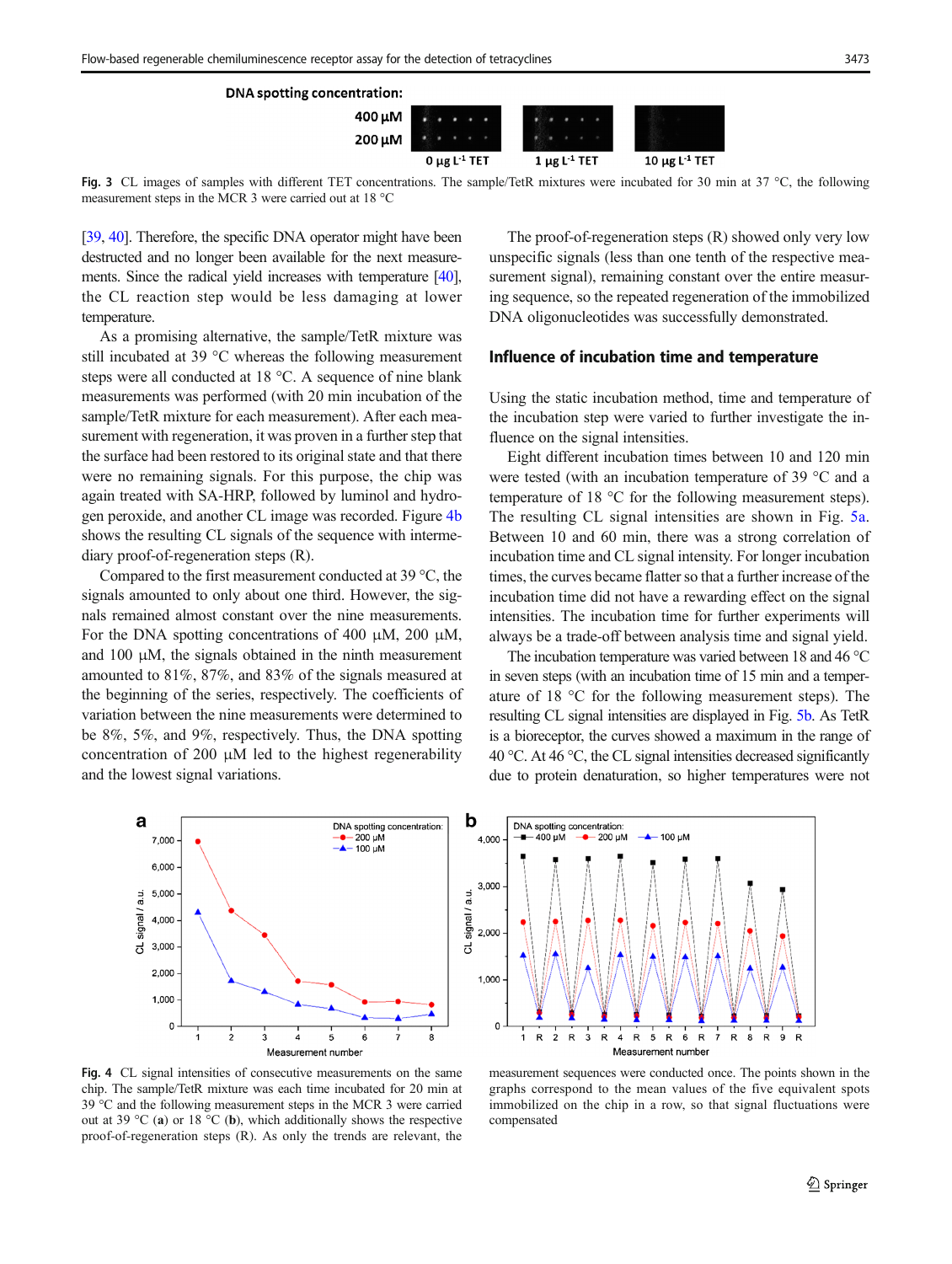<span id="page-7-0"></span>

Fig. 5 Influence of incubation time (a) and temperature (b) on the CL signal intensities. The incubation time was varied with a constant temperature of 39 °C (a) and the temperature was varied with an incubation time of 15 min (b). For both sequences, the following measurement steps in the MCR 3 were carried out at 18 °C. As only

examined any more. Performing the competition reaction at biological relevant higher temperatures (37–40 °C) and the further measurement steps at lower temperature (18 °C) turned out to be an efficient concept for regenerable CL receptor assays with immobilized double-stranded DNA oligonucleotides.

#### Calibration and recovery experiments

To examine the sensitivity and reproducibility of the assay, six-point calibration series with TET concentrations from 0.1 to 1000 μg  $L^{-1}$  in tap water were measured on three different chips (with 30 min incubation of the sample/TetR mixture at 37 °C for each measurement). The averaged data points and the sigmoidal regression curves are shown in Fig. 6. For the DNA spotting concentrations of 400 μM and 200 μM, LoDs of 0.5 μg L<sup>-1</sup> and 0.1 μg L<sup>-1</sup> and working ranges (80–20%) B/B<sub>0</sub>) of 0.6–8.1 μg L<sup>-1</sup> and 0.5–6.8 μg L<sup>-1</sup> were obtained, respectively. The lower LoD of 200 μM DNA spotting concentration corresponds with the higher regenerability and the lower coefficient of variation that were determined in the regeneration experiment (see above).

For 1  $\mu$ g L<sup>-1</sup> TET spiked in tap water, recoveries of 80% ± 19% and 77%  $\pm$  16% for the DNA spotting concentrations of 400 μM and 200 μM, respectively, were obtained.

## Analysis of real surface water samples

The established method is generally applicable for the analysis of real surface water samples as we showed in the introduction that TC concentrations in the  $\mu$ g L<sup>-1</sup> range were found in regions with intensive livestock farming in Asia and USA. In Europe, however, such high concentrations had never been found so far, so no positive results were expected. Rather, the focus was on



the trends are relevant, the measurement sequences were conducted once. The points shown in the graphs correspond to the mean values of the five equivalent spots immobilized on the chip in a row, so that signal fluctuations were compensated

investigating whether unspecific signal suppression by the complex real matrix occurs, which would lead to false-positive results.

Nine surface water samples from three sampling sites in the surroundings of a chicken farm in north-eastern Germany were analyzed (with 30 min incubation of the sample/TetR mixture at 37 °C for each measurement). Referring to nonspiked tap water, relative signal intensities of  $97\% \pm 9\%$  for a DNA spotting concentration of 100  $\mu$ M and 91%  $\pm$  8% for a DNA spotting concentration of 200 μM were obtained, meaning that TCs were not detected in any sample. This result showed that signal suppression due to matrix effects did not occur and a pretreatment of the real samples was not required (except for filtration of suspended solids).



Fig. 6 Six-point calibration curves for TET, displayed as relative signal intensities  $B/B_0$  (in %) referring to the maximum measured signal of the respective series. Each data point represents the mean of three measurements (carried out on three different chips). The sample/TetR mixture was each time incubated for 30 min at 37 °C, the following measurement steps in the MCR 3 were carried out at 18 °C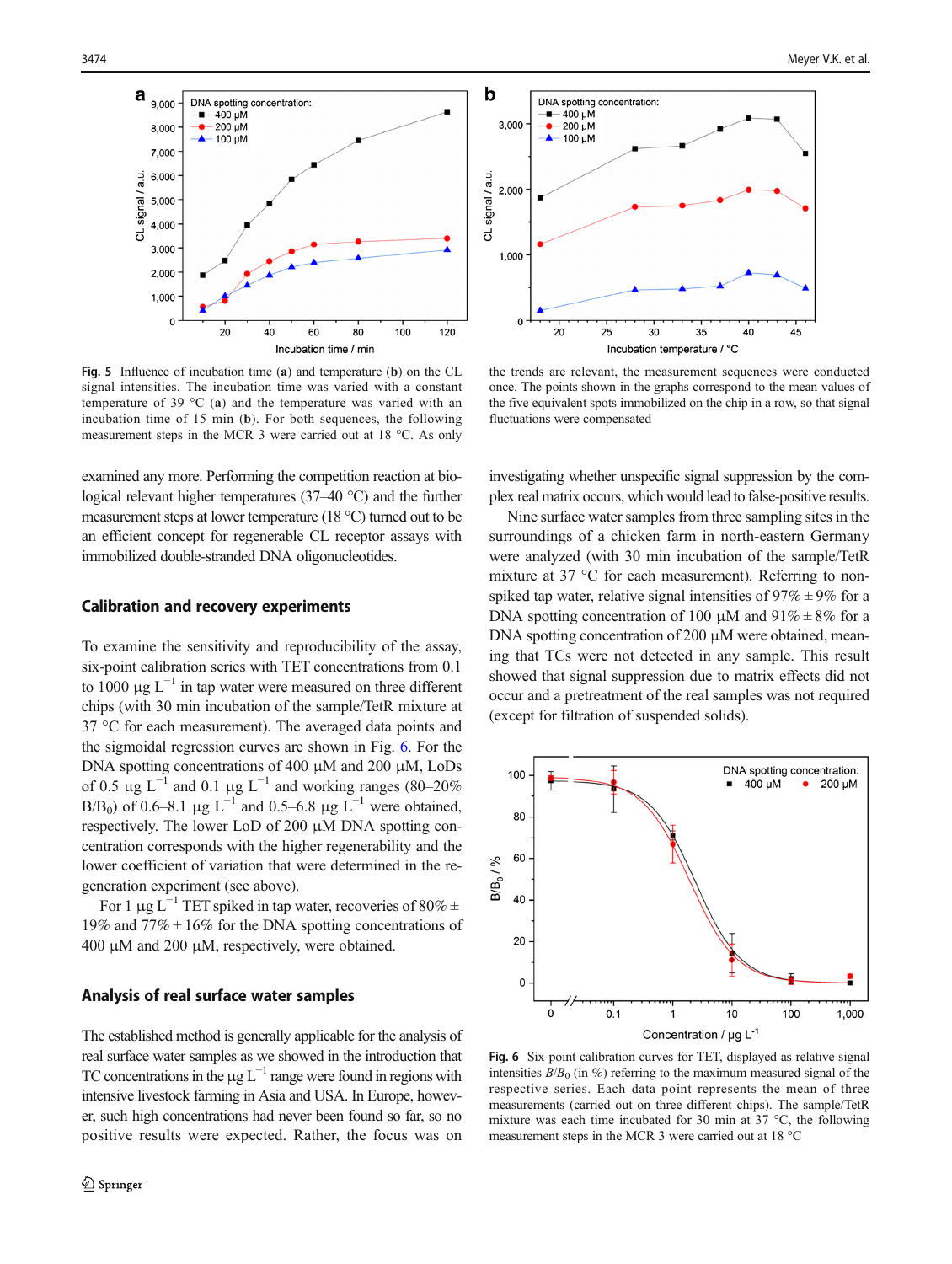## <span id="page-8-0"></span>Conclusion and outlook

The presented flow-based regenerable CL receptor assay for the detection of TCs proved to be highly sensitive and regenerable for many runs. The key parameters for high signal yield and regenerability were identified to be (1) the static incubation of the sample/TetR mixture in the flow channel for promoting the competition reaction and (2) the profile of a biologically relevant temperature (37–40 °C) during the competition reaction and a lower temperature (18 °C) for the following measurement steps in order to avoid DNA damage. The incubation time will always be a trade-off between analysis time and signal yield and has therefore to be set concerning the demands of the respective application.

As the measurement protocol was developed based on the already established indirect competitive immunoassays for the multiplex detection of various antibiotics in milk [\[22](#page-9-0)] or honey [\[41\]](#page-9-0) on the microarray analysis platform MCR 3, the concepts can evidently be combined. The future objective is to achieve a single microarray chip that can process multiple receptor and immunoassays in parallel. For competitive immunoassays, the antibiotics of interest can be immobilized besides the DNA oligonucleotides in separate rows on the chip. To perform the assays simultaneously, the corresponding primary antibodies are applied together with TetR (and possibly other receptor proteins) and the HRP-labeled secondary antibody together with streptavidin-HRP. A proof-of-principle study combined the TC receptor assay with some indirect competitive immunoassays. The measurements were performed with non-spiked tap water samples in the same way as it was optimized for only TC. When TetR and the primary antibodies were mixed, all the different spotted rows gave signals. When only TetR or the primary antibodies were applied, only the  $tetO$  row or the respective antibiotic rows appeared. Thus, it was proven that there were no cross reactivities and that the combination is basically possible. A detailed study with calibrating all the assays, however, is very complex and effortful, so this will be the subject of further research.

In a future perspective, the monitoring of surface and sewage waters will become a major topic in environmental analysis [\[42,](#page-9-0) [43](#page-9-0)]. Quality requirements have already been specified, e.g., in the European Water Framework Directive (WFD) 2000/60/EC. An unsolved problem is that wastewater treatment plants are not yet able to completely remove micropollutants such as antibiotics from wastewater [\[44](#page-9-0)], so these compounds are drained in the environment. Furthermore, heavy rainfall events, which are increasing as a result of climate change [\[45,](#page-9-0) [46](#page-9-0)], mobilize micropollutants adsorbed to the soil and therefore flush them into surface waters [\[47](#page-9-0)]. In order not only to carry out isolated analyses, but also to ensure continuous monitoring, an online measuring device is required.

It has already been shown that the TC sensor works for real surface waters without pretreatment, although no TCs have been detected so far in a single sampling campaign in Germany. Profound studies in other countries will underline the efficiency of this innovative method. Both the multiplexing ability and the reusability make the sensor ideally suited for a fully automated monitoring of multiple contaminants in the field.

Acknowledgments Open Access funding provided by Projekt DEAL. We thank Thomas Dyhr for collecting the surface water samples in Wullwinkel, Brandenburg, Germany, and Julia Baaske for providing TetR.

Funding information This work was funded by Hanns Seidel Foundation. The work of Wilfried Weber was funded by the DFG (EXC-294 and EXC-2189—Project ID 390939984).

## Compliance with ethical standards

Conflict of interest The authors declare that there are no conflicts of interest.

Open Access This article is licensed under a Creative Commons Attribution 4.0 International License, which permits use, sharing, adaptation, distribution and reproduction in any medium or format, as long as you give appropriate credit to the original author(s) and the source, provide a link to the Creative Commons licence, and indicate if changes were made. The images or other third party material in this article are included in the article's Creative Commons licence, unless indicated otherwise in a credit line to the material. If material is not included in the article's Creative Commons licence and your intended use is not permitted by statutory regulation or exceeds the permitted use, you will need to obtain permission directly from the copyright holder. To view a copy of this licence, visit http://creativecommons.org/licenses/by/4.0/.

## References

- 1. Bahrami F, Morris DL, Pourgholami MH. Tetracyclines: drugs with huge therapeutic potential. Mini-Rev Med Chem. 2012;12(1):44–52.
- 2. Chopra I, Roberts M. Tetracycline antibiotics: mode of action, applications, molecular biology, and epidemiology of bacterial resistance. Microbiol Mol Biol Rev. 2001;65(2):232–60.
- 3. Charuaud L, Jarde E, Jaffrezic A, Thomas M-F, Le Bot B. Veterinary pharmaceutical residues from natural water to tap water: sales, occurrence and fate. J Hazard Mater. 2019;361:169–86.
- 4. European Medicines Agency (EMA). Sales of veterinary antimicrobial agents in 30 European countries in 2016. Trends from 2010 to 2016. Eighth ESVAC report (EMA/275982/2018). 2018.
- 5. U.S. Food & Drug Administration (FDA), Center for Veterinary Medicine. 2017 summary report on antimicrobials sold or distributed for use in food-producing animals. 2018.
- 6. Kümmerer K. Antibiotics in the aquatic environment a review part I. Chemosphere. 2009;75(4):417–34.
- 7. Gothwal R, Shashidhar T. Antibiotic pollution in the environment: a review. CLEAN – Soil, Air, Water. 2015;43(4):479–89.
- 8. Pérez-Rodríguez M, Pellerano RG, Pezza L, Pezza HR. An overview of the main foodstuff sample preparation technologies for tetracycline residue determination. Talanta. 2018;182:1–21.
- 9. Daghrir R, Drogui P. Tetracycline antibiotics in the environment: a review. Environ Chem Lett. 2013;11(3):209–27.
- 10. Burke V, Richter D, Greskowiak J, Mehrtens A, Schulz L, Massmann G. Occurrence of antibiotics in surface and groundwater